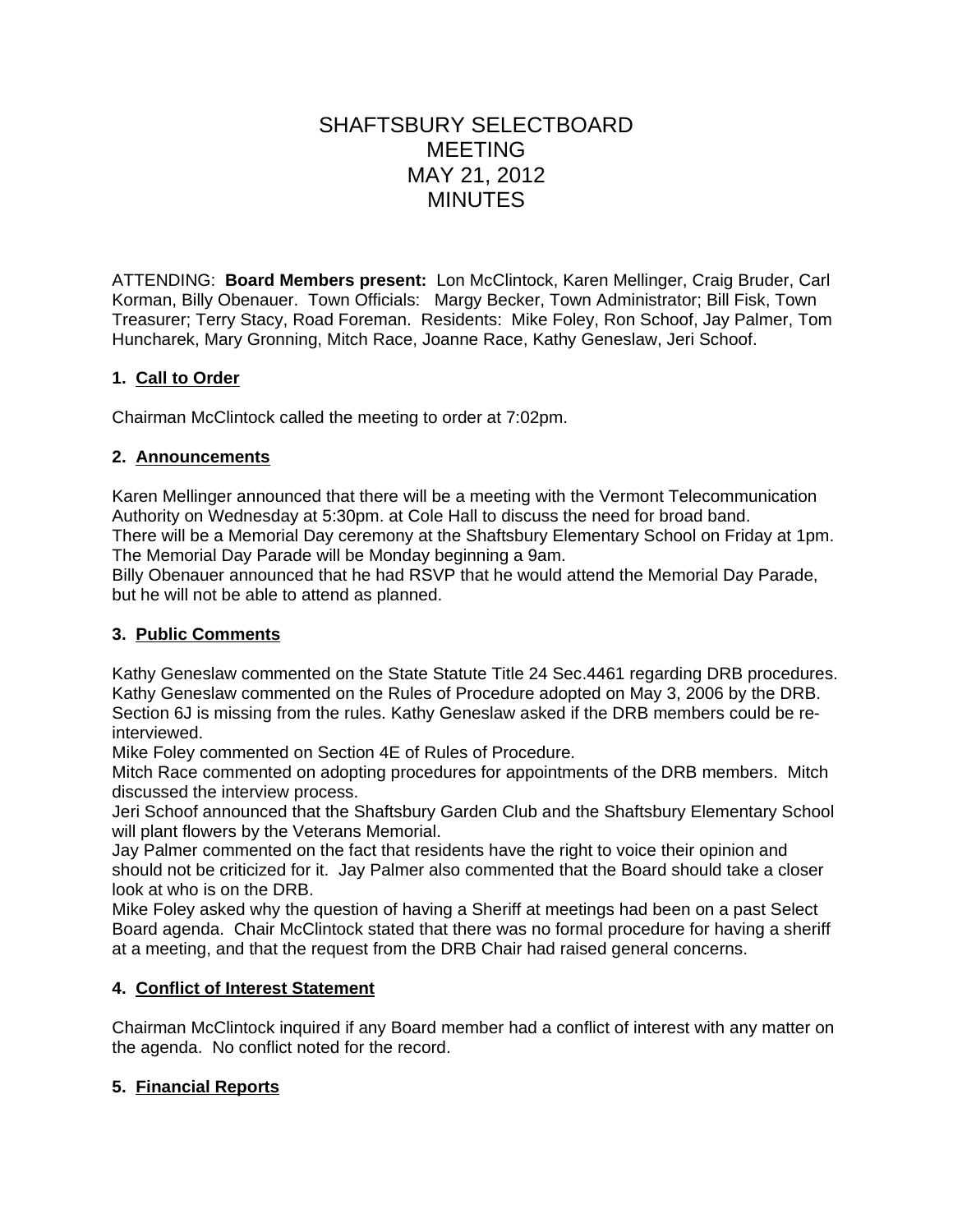Town Treasurer, Bill Fisk, reported on the Town's finances. He reported a positive cash flow, with a checking account balance of \$326,263. There is \$65,789 due from other funds, which would give a total of \$392,052. The estimated expenditures are \$235,250. The estimated cash balance at June 30, 2012 would be \$156,802.

#### **6. Annual Appointments**

#### **a. Cemetery Superintendent**

 **Craig Bruder made the motion to reappoint Ken Coonradt as the Cemetery Superintendent, with thanks. Carl Korman seconded. Motion carried 5-0.**

#### **b. BCRC Regional Commissioner**

 **Karen Mellinger made the motion to appoint Bill Pennebaker to the BCRC. Craig Bruder seconded. Motion carried 5-0.**

#### **7. Cemetery Mowing**

The mowing has been done and the cemeteries will be spruced up for Memorial Day.

#### **8. Highway Truck Body Bids**

Margy Becker reported that there was a misunderstanding with a vendor about the specs. The Board Members discussed the specs with Road Foreman, Terry Stacy. The Members discussed re-bidding.

#### **Karen Mellinger made the motion to have vendors rebid on the truck body. Lon McClintock seconded. Motion carried unanimously.**

It was agreed that a Board Member would be there for the opening of the bids.

#### **9. New Town Garage**

The Facilities Committee met and is looking for an architect. The Town of Wilmington will send a list of architects that they used when building their garage. A meeting will be set with Trevor Mance to discuss an access road.

#### **10. Select Board Liaison Assignments**

Lon McClintock will be liaison for the following: Town Attorney, Town Administrator, Town Clerk, Highway Foreman, State Legislator, Delinquent Tax Collector, BCA, Town Treasurer, Board of Civil Authority.

Karen Mellinger will be liaison for the following: Facilities Committee, Sidewalk Committee, Veterans Committee, School Board, Recreation Committee, Auditors.

Carl Korman will be liaison for the following: Water Department, Health Officer, Environmental Issues Committee, Tree Warden, SWIP.

Craig Bruder will be liaison for the following: Policy and Procedures, Fire Department, Fire Warden, Emergency Management, Animal Control Officer, BCRC, Listers, Police.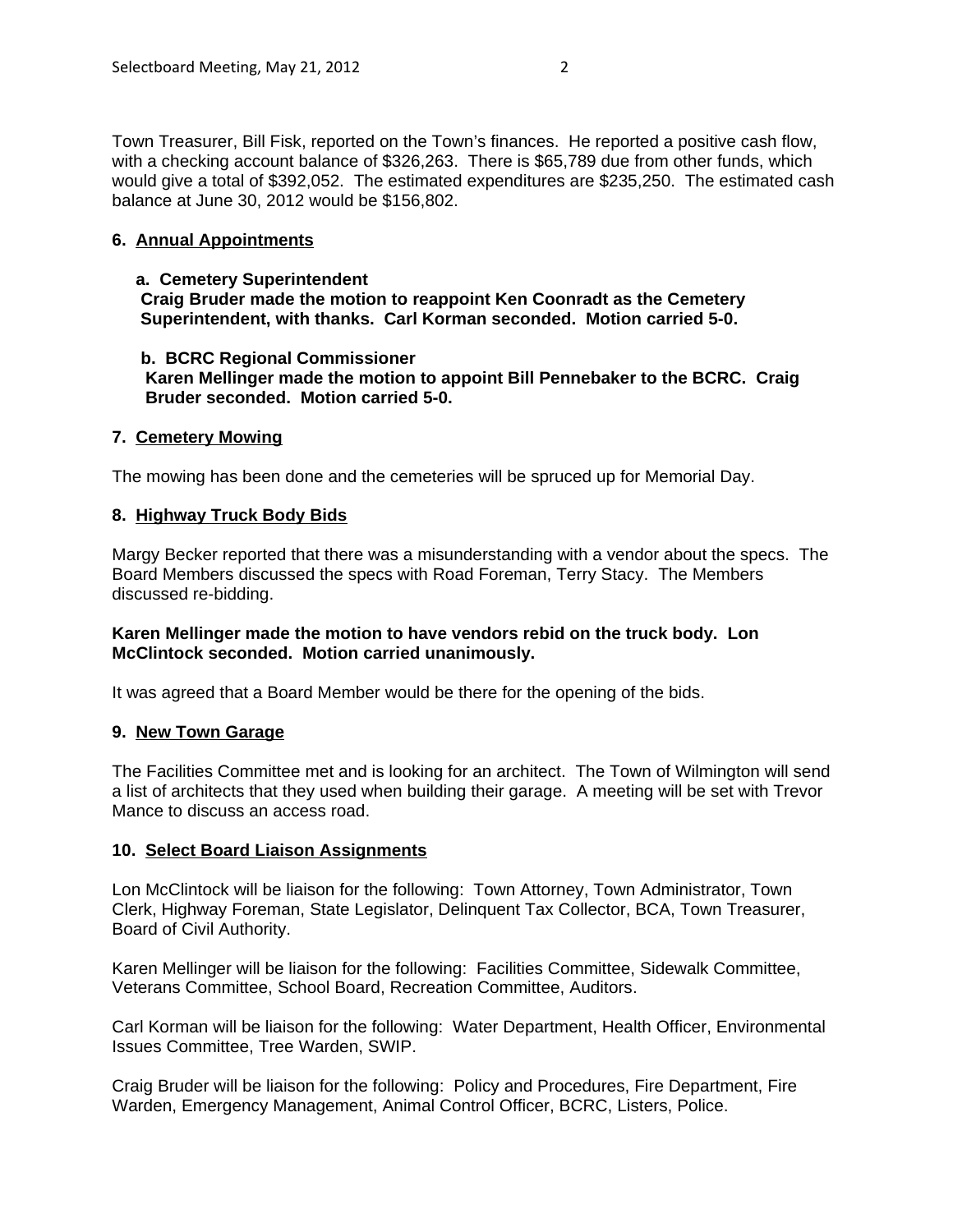Billy Obenauer will be liaison for the following: Planning Commission, Development Review Board, Zoning Administrator, Economic Development Committee, Trustees of Public Funds, Cemetery Committee, BCIC.

#### **Karen Mellinger made the motion to accept the Liaison Assignments. Billy Obenauer seconded. Motion carried 5-0.**

#### **11. Proposed Personnel Policies**

**Karen Mellinger made the motion to accept Draft 10 of the Personnel Policies dated May 13, 2012. Carl Korman seconded. Motion carried unanimously.**

**Craig Bruder made the motion to have the policy in effect on July 1, 2012. Billy Obenauer seconded. Motion carried unanimously.**

#### **12. Town Administrator Report**

Margy Becker announced that the fuel bids went out and they are due by June  $1<sup>st</sup>$ . She reviewed the Selectboard's responsibilities to schedule public hearings on the curb cut ordinance, Open Space Subdivisions (bylaw amendment), and Enclosure of Existing Outbuildings (bylaw amendment). After the Planning Commissions' May  $22<sup>nd</sup>$  public hearing on proposed Flood Hazard Regulations and the Industrial Composting bylaw amendment, the Selectboard will be requested to schedule hearings on same.

The bids are in for the Grand List maintenance. No action will be taken until the Board of Listers meets as a whole.

Margy Becker reported that there is a need to have someone open and close Howard Park. The Water Department is in good shape.

#### **13. Other Business**

Billy Obenauer stated his appreciation of the Interim Zoning Administrator and asked if there is an active plan to move forward with finding a replacement Zoning Administrator. Margy Becker has phone-screened candidates for the ZA position.

Karen Mellinger reminded everyone that new access permits for the landfill are due on July 1<sup>st</sup>. Craig Bruder asked that the Personnel Policy be printed up. Craig Bruder asked how

developing the role for an assistant for the Town Administrator was proceeding.

Margy Becker stated that the bookkeeper may take on other duties.

Margy Becker asked if there was a copy of the Conflict of Interest Policy formally adopted by the Selectboard prior to 2009.

#### **14. Approval of Minutes**

**Tabled** 

#### **15. Approval of Warrants**

PAYROLL WARRANT PRW 46 IN THE AMOUNT OF \$6,320.64.

**Karen Mellinger made the motion to approve payroll warrant PRW 46 in the amount of \$6,320.64. Craig Bruder seconded. Motion carried unanimously.**